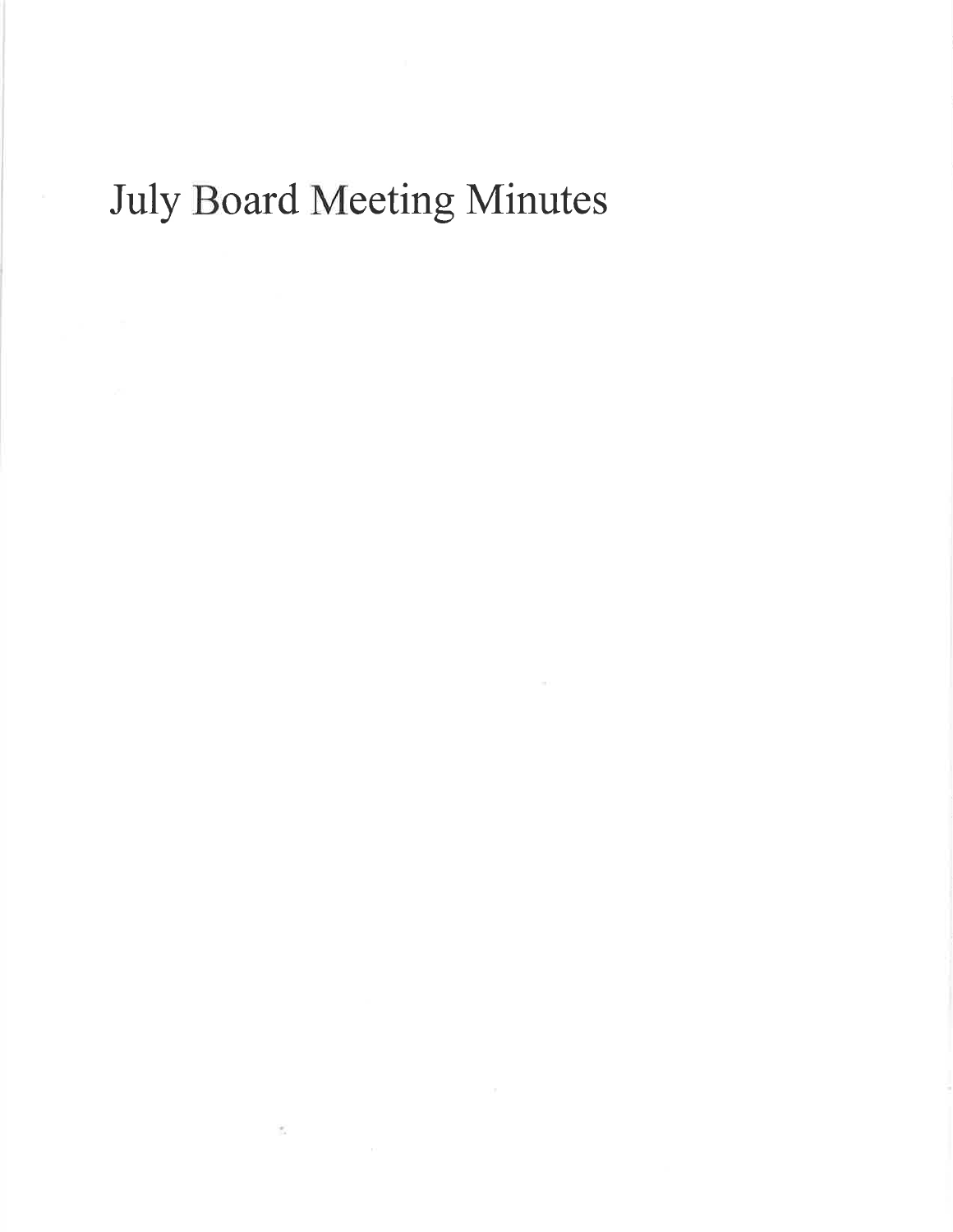## TENNESSEE HOUSING DEVELOPMENT AGENCY BOARD OF DIRECTORS MEETING MINUTES Iuly 27,2021

Pursuant to the call of the Chairman, the Tennessee Housing Development Agency Board of Directors (the "Board") met in regular session on Tuesday, July 27,2021 at I :00 p.m., in the Nashville Room of the William R. Snodgrass Tennessee Tower Building, Nashville, Tennessee.

The following Board members were present: Doree Hicks (for Commissioner of Finance & Administration Butch Eley), Chris Mustain (for Secretary of State Tre Hargett), State Treasurer David Lillard; Matt McGauley; Austin McMullen; Erin Merrick; Rick Neal; John Snodderly; and Katie Armstrong (for Comptroller Jason Mumpower). Those absent were: Mike Hedges, Chair; Mike Hardwick; Joann Massey, Tennion Reed and Chrissi Rhea.

In the absence of Board Chair Mike Hedges, Vice Chair Rick Neal presided over the rneeting.

Seeing a physical quorum present, Vice-Chair Neal called the meeting to order, and then called for consideration of the minutes from the May 25, 2021 meeting. Upon motion by Mr. Lillard, second by Mr. Snodderly, and with all Board members identified as present voting yes, the minutes were approved.

Vice Chair Neal recognized Ralph M. Perrey, Executive Director to present his report

- We have our THDA Leadership Academy class of 2021 with us. This the sixth group to go through the program. Over the course of the year, they attend symposiums where they learn about THDA's business and programs, as well as leadership development. This is one of several ways we try to develop a strong pool of leadership talent for THDA and oftentimes for housing organizations across the state.
- There's a great deal in the media about the many Americans who are behind on their rent and thought to be at risk of being evicted. Consequently, there's concern about how little of the billions appropriated for rent relief has reached landlords and it is being suggested that this is the fault of state and local agencies – that we've made it too complicated, that we want too much documentation. Well, it's not that simple. a
- o As enacted by Congress, the rent relief program is designed to help those impacted by COVID. It will not help those who were headed to eviction before COVID. It will not help those being evicted for bad acts, criminal behavior or property damage. It will not be available to those who decided that an eviction moratorium meant they didn't have to pay rent and there's nothing the landlord can do about it,
- a There is undoubtedly a number of people potentially facing eviction, but not all of them qualify under the COVID rent relief program rules. That is a federal issue. It is not <sup>a</sup> matter of state and local agencies not doing the work.
- a In our program, we have helped over 1,900 households with rent and utility payments and dispersed over \$12.4 million. There is no backlog of applications waiting to be looked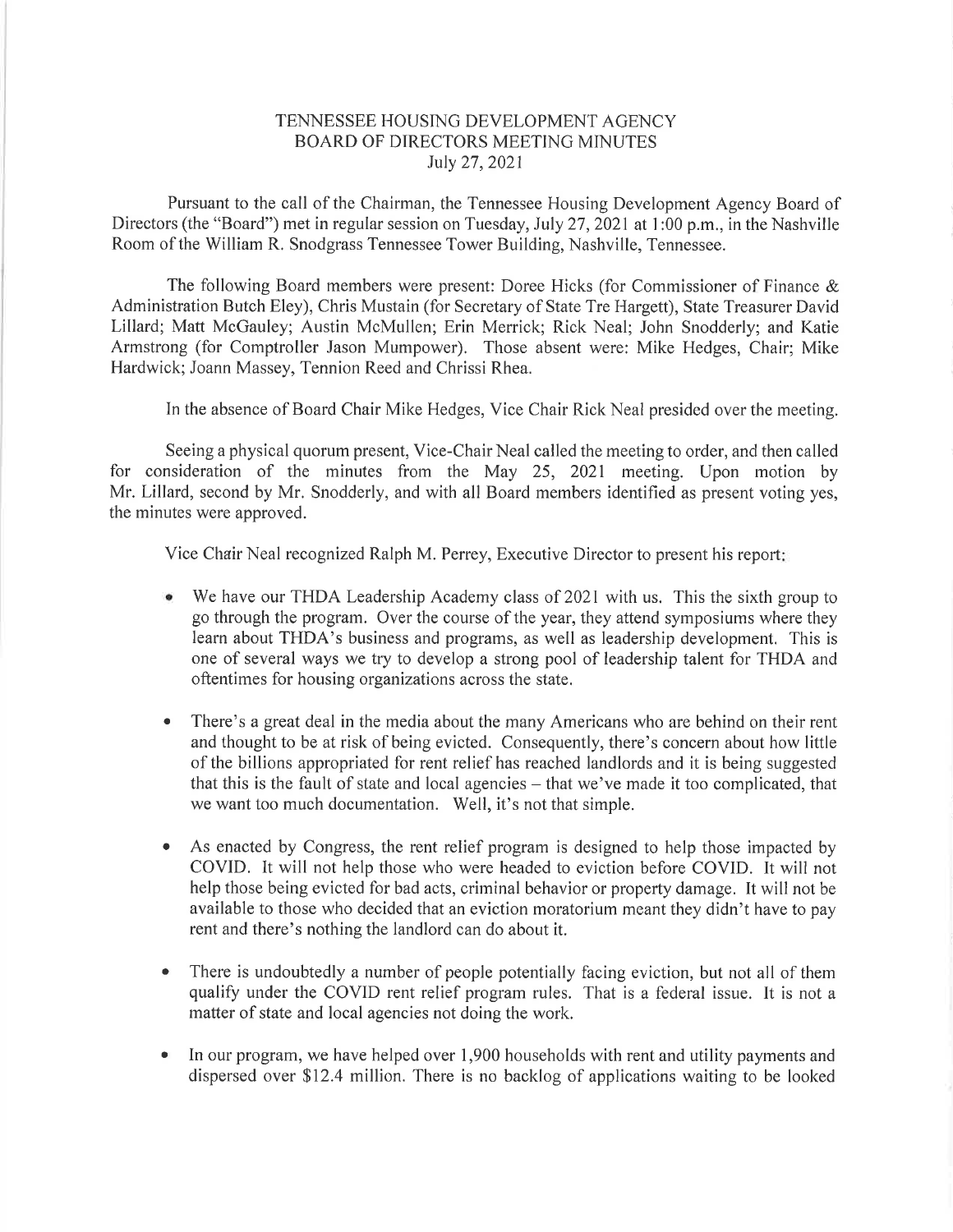at. Once a completed application is submitted, it takes about three weeks to verify, process, and send payments.

- We have to verify certain things.
- In Tennessee, and every other state, the number of applicants for COVID rent relief are far fewer than everyone expected. Not much is going out because not much in the way of applications is coming in. We continue our outreach efforts to landlords, tenant groups, social service agencies and non-profits. We are working with the Administrative Office of Courts to make those docketed for eviction hearings aware of the program. But there is not the slightest chance that we will use all of the \$383 million allocated to us, let alone the additional \$312 million Congress has awarded.
- We have kept Cathy Salazar and our Human Resources team very busy as we staff up to handle the new federal programs entrusted to us. The most urgent need has been in the areas of Community Programs, Accounting, and IT, but all told we are bolstering nine of our divisions. Many of these positions are long-term temporary, linked to a specific federal program, and they will go away when those programs end. The Governor and General Assembly have given us the flexibility to do so, and they have earlier granted our expansion requests for the positions important to our normal business operations. o
- A report issued by Freddie Mac last week offers important context for what's happening to our mortgage business this year. The supply of entry-level homes is at a 5 decade low. Smaller houses at price points affordable to THDA borrowers just aren't much available and few are being built. When THDA was created in 1973, 43.9% of the houses in Tennessee were 1,400 square feet or less. In 2019, that percentage was just 14.7%, and it is likely lower today. Those are the headwinds we are facing. o

Things we're watching:

- HUD has announced additional mortgage relief for FHA, VA, RD borrowers. Our team at Volunteer Mortgage Loan Servicing is already working to offer modifications to those who fell behind due to COVID but can now resume payments, and also to those not yet able to cover their mortgage payments. We understand there is a principal reduction program coming for some of those borrowers; we will wait to learn more. And, of course, there is the Homeowners Assistance Fund, which we will offer to our own borrowers in the coming weeks.
- We are also watching the work to modernize the Community Reinvestment  $Act CRA$ . Given all of the changes in banking over the last 40 years, modernization is certainly needed. Of concern to many in housing circles are proposals to broaden the range of investments for which banks can get CRA credit and possibly pull investments away from housing. We will keep you updated on potential impacts for THDA programs. a

Vice-Chair Neal noted the first item of business is a request to extend the Executive Director's COVID waiver authority through the end of the year, and to ratify the waivers conditionally granted since that authority lapsed on June 30,2021. A memo about the request addressed to the THDA Board of Directors from Executive Director Ralph M. Perrey dated July 21,2021 detailing the request for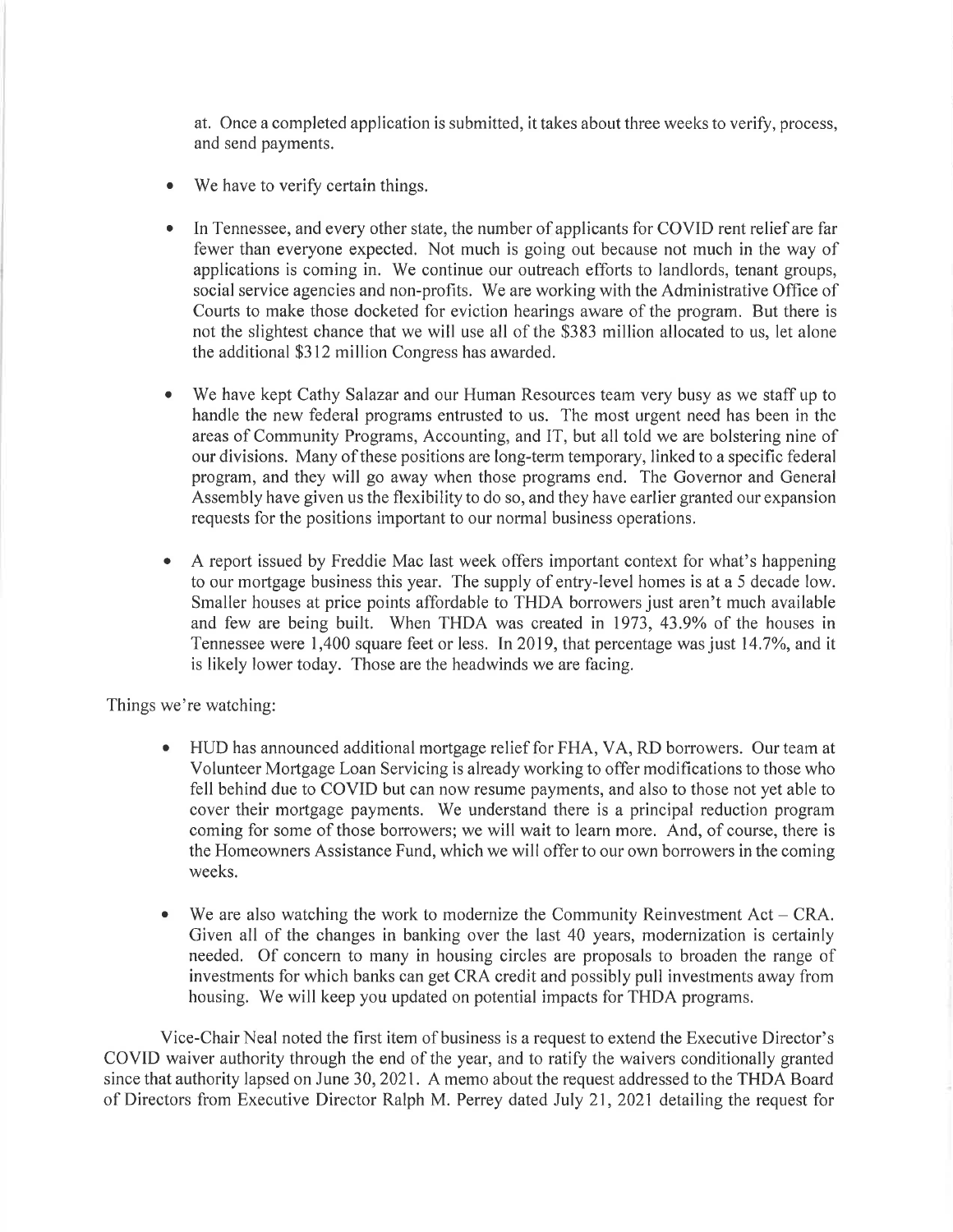THDA Board of Directors to extend through December 31, 2021 the authority it has given to the Executive Director to grant waivers, extensions, exceptions and modifications as necessary to help projects and developments supported by THDA to remain on track and/or to mitigate problems caused directly or indirectly by the COVID pandemic; and, that the Board ratify all such actions taken from July l-27 (listed in memo) was added to your board packet last week. Upon a motion by Mr. McMullen, second by Mr. McGauley, and with all Board members identified as present voting yes, the motion carried.

Vice-Chair Neal recognized Mr. Lillard to report on the Audit and Budget Committee Meeting. By offer of a motion by Mr. Lillard on behalf of the Audit & Budget Committee and with all Board members identified as present voting yes, the motion carried to adopt the Fiscal Year 2022 Annual Audit Plan as outlined in the memo from Gay Oliver, Director of Internal Audit dated July 7,2021.

Vice-Chair Neal then recognized Mr. Lillard to report on the Bond Finance Committee Meeting. He noted that staff recommends THDA exercise its option to extend its contract with CSG Financial Advisors for an additional twelve months on the CSG Contract Extension as explained in the memo from Bruce Balcom, Chief Legal Counsel, dated July 6, 2021 and that the Bond Finance Committee approved that extension. By offer of a motion by Mr. Lillard on behalf of the Bond Finance Committee and with all Board members identified as present voting yes, the motion carried to extend the CSG Financial Advisors contract for an additional twelve months.

Vice-Chair Neal then recognized Mr. McMullen for the Grants Committee Report. Mr. McMullen offered four items at one time for Board approval as follows:

- A. COVID-19 Rental Housing Development Subsidy Program Description Referenced <sup>a</sup> memo from Don Watt, Chief Program Officer dated July 6,2021. Mr. Watt noted that staff recommends the Board approve the following:
	- . Adoption ofthe attached proposed COVID-19 Rental Housing Development Subsidy Program Description ("Program Description") subject to an allocation of Federal resources by the Governor's Office for this purpose;
	- . Authorize the Executive Director or a designee to award funds for applications received and determined eligible for funding; and
	- . Allow staff to make programmatic changes, as deemed necessary and appropriate, as approved by the Executive Director, or as required by the federal funding source from which a program allocation to THDA is made.
	- . Staff will provide information to the Committee and Board regarding associated funding awards at the meeting that immediately follows the date of the awards.
- B. 2021 HOME Program Description Homeownership Development Referenced a memo from Cynthia Peraza, Director of Community Programs and Don Watt, Chief Program Officer dated July 6, 2021 noting that staff recommends:
	- . Adoption of the attached proposed 2021 HOME Program Description for Homeownership Development (Program Description"):
	- . Authorize the Executive or designee to award 2021 HOME funds to applicants for applications scored by staff; and,
	- . Allow staff to make minor programmatic changes, as deemed necessary and appropriate as approved by the Executive Director, or as requested by HUD;
	- . Staff will provide information to the Committee and board regarding associated funding awards at the meeting that immediately follows the date of the awards.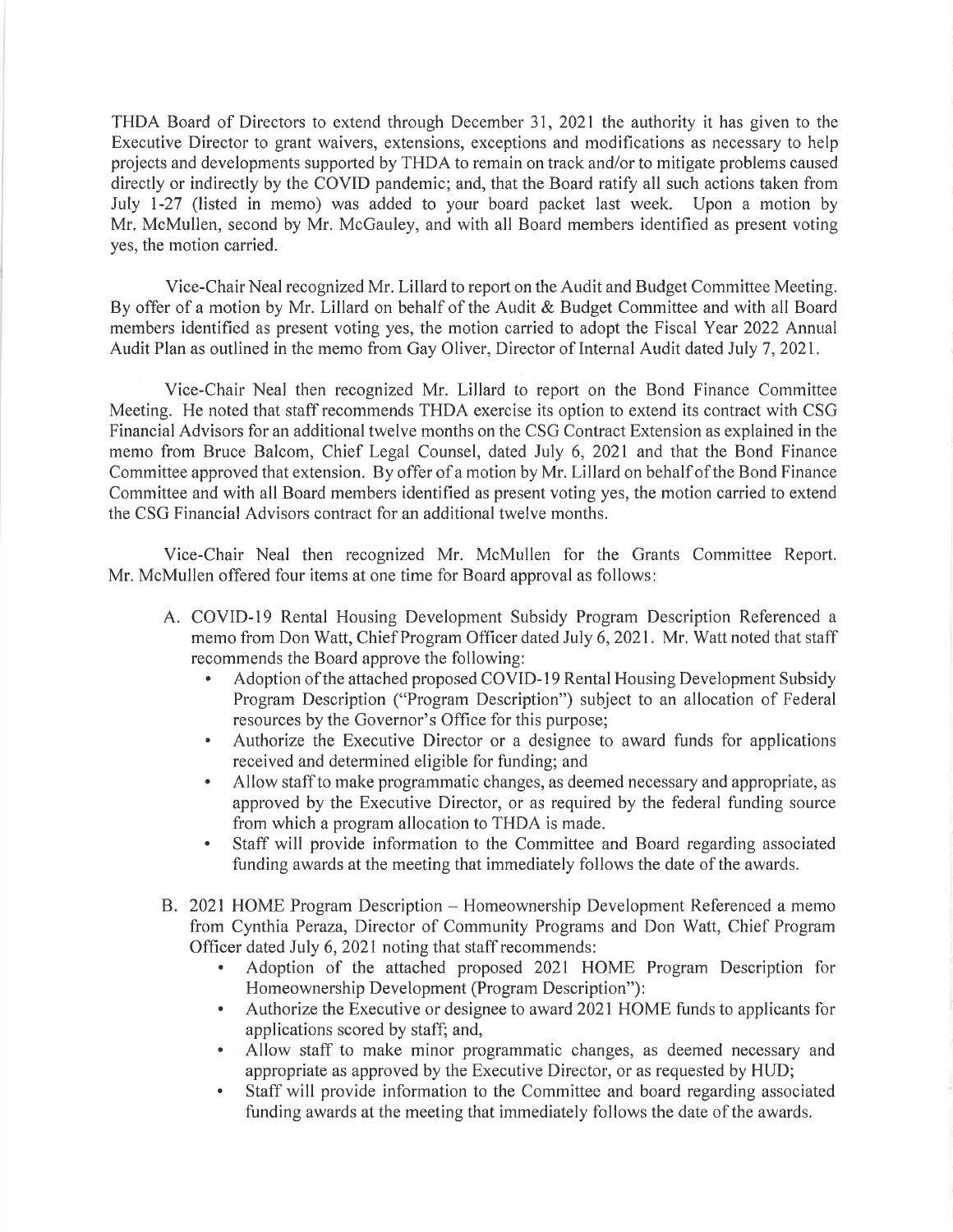- C. 2022 Low Income Home Energy Assistance Program (LIHEAP) Model Plan. Referenced a memo from Cynthia Peraza, Director of Community Programs and Don Watt, Chief Program Officer dated July 30, noting that staff requests:
	- . Board and Committee approval for THDA to submit an application to the U. S. Department of Health and Human Services (HHS) for the LIHEAP Program Year 2022 funds by the federal deadline of September 1, 2020, subject to review by the Board Chair, the Committee Chair, and THDA's Executive Director of any further material changes prior to submission.
- D. 2021 titled 2017 Home Program Extension Request City of Gatlinburg Referenced a memo from Cynthia Peraza, Director of Community Programs and Don Watt, Chief Program Officer dated July 21. He noted that in this memo staff recommends:
	- . Authorization to extend the 2017 HOME Program Grant Contract for the City of Gatlinburg for a period of 12-months, changing their contract end date from June 30,2021to June 30, 2022, due to the natural disaster Sevier County experienced in 2016 compounded by delays resulting from COVID-19.

By offer of a motion by Mr. McMullen on behalf of the Grants Committee and with all Board members identified as present voting yes, motion carried to approve the four Grants Committee agenda items.

Vice-Chair Neal then recognized Mr. McGauley to report on the Lending Committee meeting. Mr. McGauley referenced a memo from Lindsay Hall, Chief Operating Officer of Single Family Programs dated July 6, 2021 titled Homeowners Assistance Fund (HAF). He noted that THDA staff seeks board approval to administer the HAF funds on behalf of the State of Tennessee as assigned to THDA by Governor Lee to those eligible homeowners experiencing a financial hardship related to the COVID-19 pandemic. By offer of a motion from Mr. McGauley on behalf of the Committee and with all Board members identified as present voting yes, motion carried for approval for THDA to administer the funds.

Next, Mr. McGauley referenced a memo from Lindsay Hall, Chief Operating Officer of Single Family Programs dated July 6, 2021 titled Proposed Increase in Acquisition Cost Limits (Sales Price) noting that staff recommends the increase of Acquisition Cost Limits in 82 of the 95 counties in Tennessee. Please see the attached showing the increases by county proposed.

- . 82 Counties in Tennessee would see an increase by \$50,000 making the maximum acquisition cost \$300,000 in 44 counties and \$350 in 38 counties.
- . The remaining 13 counties in the middle Tennessee market would remain at \$375,000.

By offer of a motion from Mr. McGauley on behalf of the Committee and with all Board members identified as present voting yes, motion carried for approval the guidelines as listed above.

Vice Chair Neal then recognized Mr. Snodderly to report on the Rental Assistance Committee meeting. Mr. Snodderly referenced a memo from Jeboria Scott, Director of Rental Assistance and Don Watt, Chief Programs Officer dated July 6, 2021 titled Emergency Housing Voucher Program in which staff recommends:

- . Authorizing THDA's acceptance of the Emergency Housing Vouchers (EHV) Grant.
- . Approving the EHV program description.
- . Approving the Administrative Plan Amendment to include EHV policy.